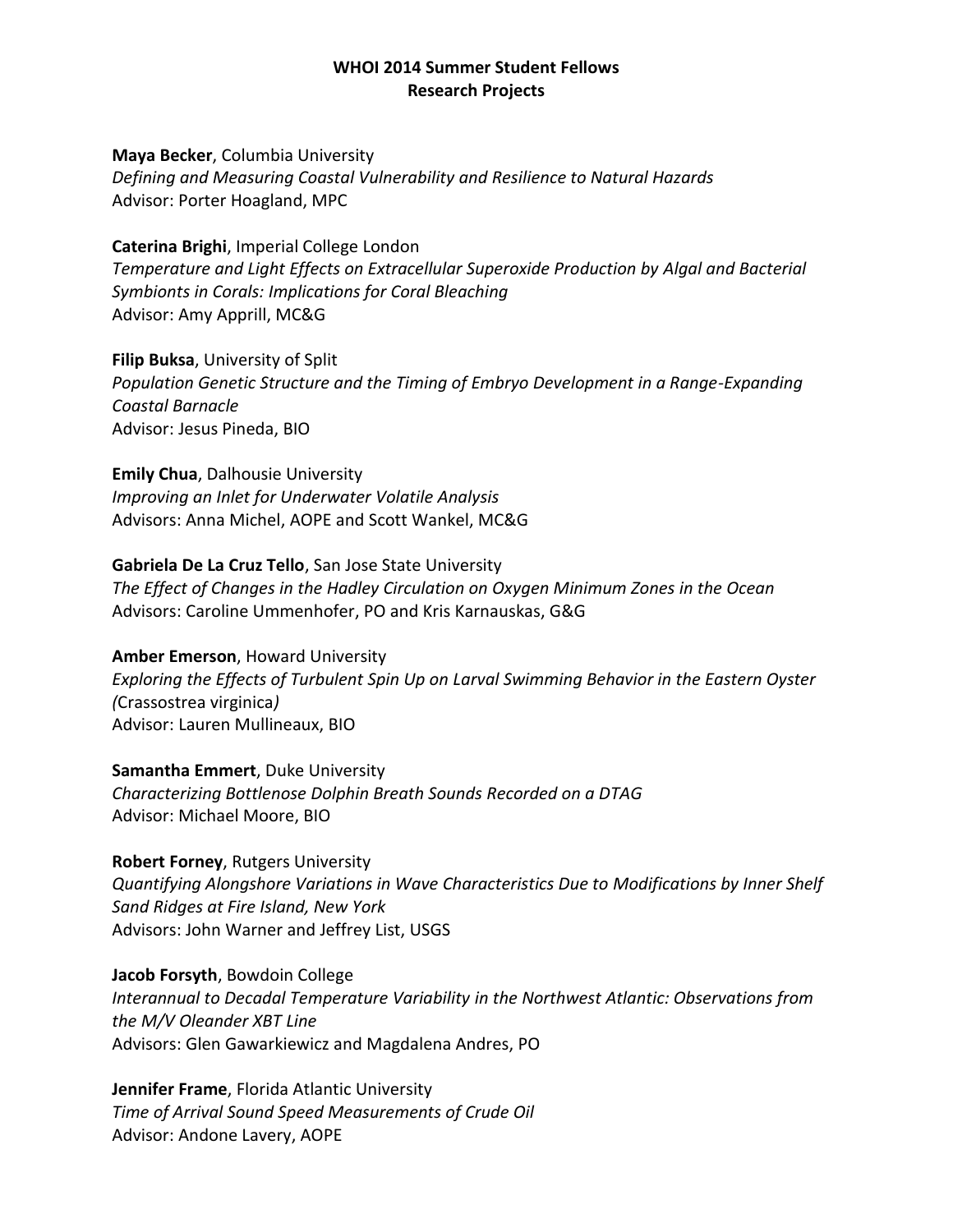### **Mara Freilich**, Brown University

*Lagrangian Modeling of Aquarius Surface Salinity in the Bay of Bengal* Advisor: Amala Mahadevan, PO

### **Karter Harmon**, Indiana University

*Oil Infrastructure and the Sustainability of Ecosystem Services in the Western Arabian Gulf* Advisor: Hauke Kite-Powell, MPC

**Joleen Heiderich**, Jacobs University Bremen

*Storms and Stratification on the Middle Atlantic Bight Shelf* Advisor: Robert Todd, PO

**Lily Helfrich**, Northwestern University *Characterization of MicroRNAs in Atlantic Killifish (*Fundulus heteroclitus*)* Advisor: Neel Aluru, BIO

# **Manuel Hernandez**, Texas A&M University

*Mega-Droughts in Southeast Asia: A Case Study of the Strange Parallels Drought* Advisors: Caroline Ummenhofer, PO and Kevin Anchukaitis, G&G

**Ian Jones**, University of Maine *Characterizing Circadian Rhythms in the Starlet Sea Anemone (*Nematostella vectensis*) through Molecular and Respiratory Cycles* Advisor: Ann Tarrant, BIO

## **Jennifer Karolewski**, California Institute of Technology *Benthic Primary Production in a Saltmarsh Pond: Insights form Fluxes of Dissolved Inorganic Carbon and Oxygen* Advisor: Rachel Stanley, MC&G

**Samuel Kastner**, Skidmore College *Inner Shelf Current Structure under Different Forcing Mechanisms- Combining ADCP and HF Radar Measurements* Advisor: Steve Lentz and Anthony Kirincich, PO

**Mary Munro**, Massachusetts Institute of Technology *SPH Modeling of the Vertical Flow Structure and Turbulence in the Swash* Advisor: Britt Raubenheimer, AOPE

**William Oestreich**, Northwestern University *Colored Dissolved Organic Matter in Shallow Estuaries: The Effect of Source on Quantification* Advisor: Neil Ganju, USGS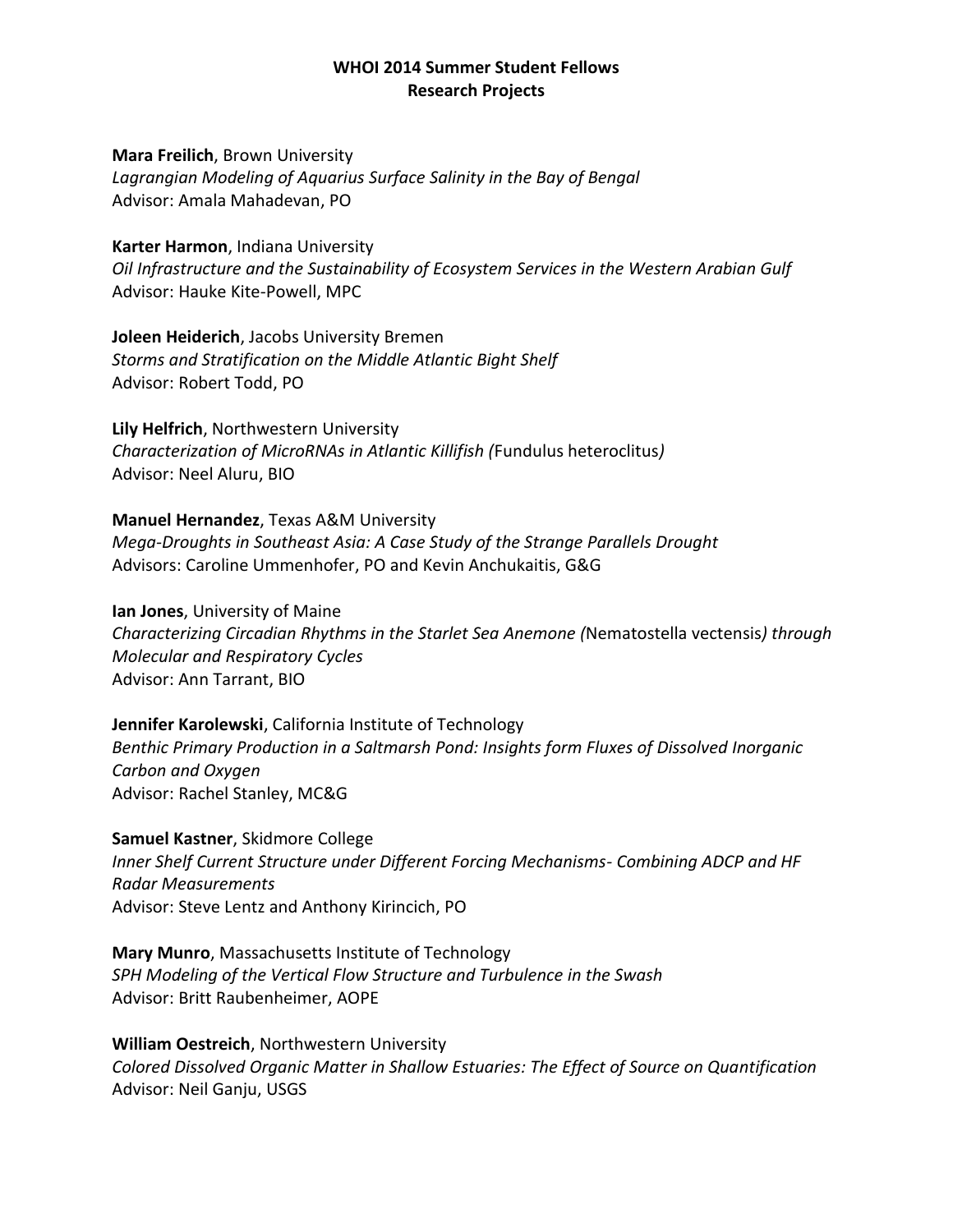#### **Maria Ordovas-Montanes**, Tufts University

*Phytoplankton Community Composition along the Western Antarctic Peninsula: A Comparison of Genetic and Chemotaxonomic Methods* Advisor: Scott Doney, MC&G

**Elena Perry**, Yale University

*Identification and Analysis of Marine Vibrionaceae Strains with Antibiotic-Potentiating Activity against Multi-Drug Resistant E. coli* Advisor: Tracy Mincer, MC&G

**Andre Price**, Elizabeth City State University *Towards an Understanding of the Early Life History of River Herring* Advisor: Joel Llopiz, BIO

**Helena Pryer**, University College London *A Preliminary Investigation into the Seasonal Dynamics of Particulate Organic Carbon Cycling in the Congo River Basin* Advisor: Valier Galy, MC&G

**Ernest Quintana**, Howard University *Transport Potential of the Juvenile Sea Scallop (*Placopecten magellanicus*) along the Northeast Continental Shelf* Advisor: Scott Gallager, BIO

**Jessica Sandoval**, Massachusetts Institute of Technology *Investigating Microscale Interactions in the Centric Diatom, Ditylum brightwelli, with the Imaging FlowCytobot* Advisor: Heidi Sosik, BIO

**William Shinevar**, Brown University *Crustal Viscosity Structure Estimated from Multi-phase Mixing Theory*  Advisor: Mark Behn, G&G

**James Stylinski,** Rensselaer Polytechnic Institute *Probability of Passive Acoustic Detection in Stellwagen Bank* Advisor: Ying-Tsong Lin, AOPE

**Cailan Sugano**, University of California, Santa Barbara *The Interactive Effects of Food Supply and Elevated pCO<sup>2</sup> on the Early Development of the Bay Scallop (*Argopecten irradians*)* Advisors: Daniel McCorkle and Anne Cohen, G&G